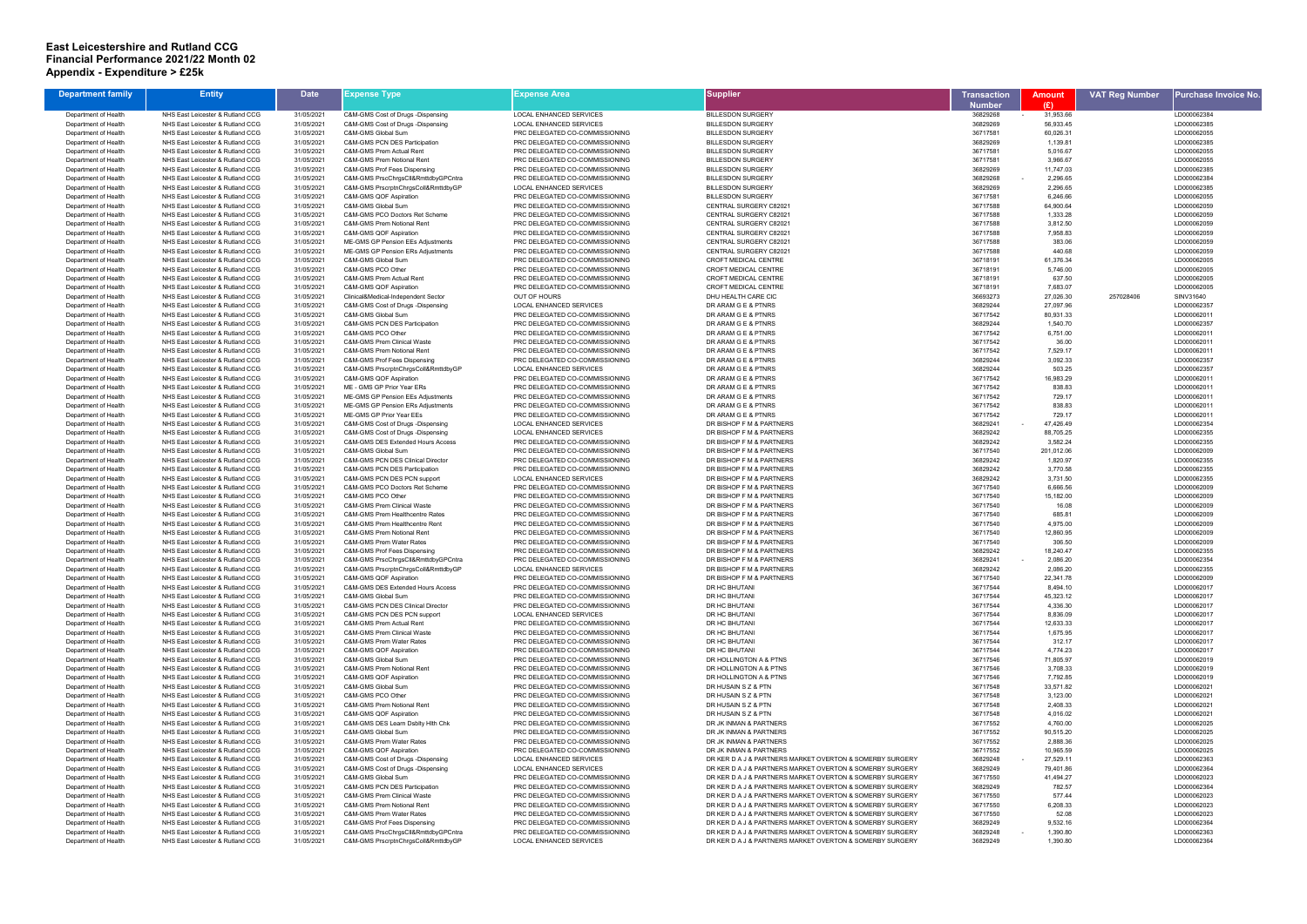| Department of Health                         | NHS East Leicester & Rutland CCG | 31/05/2021 | C&M-GMS QOF Aspiration                   | PRC DELEGATED CO-COMMISSIONING | DR KER D A J & PARTNERS MARKET OVERTON & SOMERBY SURGERY | 36717550 | 3,953.46   |              | LD000062023       |
|----------------------------------------------|----------------------------------|------------|------------------------------------------|--------------------------------|----------------------------------------------------------|----------|------------|--------------|-------------------|
| Department of Health                         | NHS East Leicester & Rutland CCG | 31/05/2021 | C&M-GMS QOF Aspiration                   | PRC DELEGATED CO-COMMISSIONING | DR KER D A J & PARTNERS MARKET OVERTON & SOMERBY SURGERY | 36829249 | 99.93      |              | LD000062364       |
| Department of Health                         | NHS East Leicester & Rutland CCG | 31/05/2021 | C&M-GMS Global Sum                       | PRC DELEGATED CO-COMMISSIONING | DR LAWRENCE N W & PTNRS                                  | 36717556 | 88,427.11  |              | LD000062029       |
| Department of Health                         | NHS East Leicester & Rutland CCG | 31/05/2021 | C&M-GMS Prem Actual Rent                 | PRC DELEGATED CO-COMMISSIONING | DR LAWRENCE N W & PTNRS                                  | 36717556 | 731.25     |              | LD000062029       |
| Department of Health                         |                                  |            |                                          |                                |                                                          |          | 60.00      |              |                   |
|                                              | NHS East Leicester & Rutland CCG | 31/05/2021 | C&M-GMS Prem Clinical Waste              | PRC DELEGATED CO-COMMISSIONING | DR LAWRENCE N W & PTNRS                                  | 36717556 |            |              | LD000062029       |
| Department of Health                         | NHS East Leicester & Rutland CCG | 31/05/2021 | C&M-GMS QOF Aspiration                   | PRC DELEGATED CO-COMMISSIONING | DR LAWRENCE N W & PTNRS                                  | 36717556 | 11,148.51  |              | LD000062029       |
| Department of Health                         | NHS East Leicester & Rutland CCG | 31/05/2021 | C&M-GMS Global Sum                       | PRC DELEGATED CO-COMMISSIONING | DR MASHARANI V                                           | 36717554 | 43,658.76  |              | LD000062027       |
| Department of Health                         | NHS East Leicester & Rutland CCG | 31/05/2021 | C&M-GMS PCO Other                        | PRC DELEGATED CO-COMMISSIONING | DR MASHARANI \                                           | 36717554 | 4,011.00   |              | LD000062027       |
| Department of Health                         | NHS East Leicester & Rutland CCG | 31/05/2021 | C&M-GMS Prem Actual Rent                 | PRC DELEGATED CO-COMMISSIONING | DR MASHARANI V                                           | 36717554 | 329.33     |              | LD000062027       |
| Department of Health                         | NHS East Leicester & Rutland CCG | 31/05/2021 | C&M-GMS QOF Aspiration                   | PRC DELEGATED CO-COMMISSIONING | DR MASHARANI V                                           | 36717554 | 4,637.64   |              | LD000062027       |
| Department of Health                         | NHS East Leicester & Rutland CCG | 31/05/2021 | <b>C&amp;M-GMS DES Violent Patients</b>  | PRC DELEGATED CO-COMMISSIONING | DR PROWSE G D W & PTNRS                                  | 36717560 | 3,882.00   |              | LD000062033       |
|                                              |                                  |            |                                          |                                |                                                          |          |            |              |                   |
| Department of Health                         | NHS East Leicester & Rutland CCG | 31/05/2021 | C&M-GMS Global Sum                       | PRC DELEGATED CO-COMMISSIONING | DR PROWSE G D W & PTNRS                                  | 36717560 | 106,385.85 |              | LD000062033       |
| Department of Health                         | NHS East Leicester & Rutland CCG | 31/05/2021 | C&M-GMS GP Statutory Levy                | PRC DELEGATED CO-COMMISSIONING | DR PROWSE G D W & PTNRS                                  | 36717559 | 507.92     |              | LD000062032       |
| Department of Health                         | NHS East Leicester & Rutland CCG | 31/05/2021 | C&M-GMS Prem Notional Rent               | PRC DELEGATED CO-COMMISSIONING | DR PROWSE G D W & PTNRS                                  | 36717560 | 7,201.41   |              | LD000062033       |
| Department of Health                         | NHS East Leicester & Rutland CCG | 31/05/2021 | C&M-GMS QOF Aspiration                   | PRC DELEGATED CO-COMMISSIONING | DR PROWSE G D W & PTNRS                                  | 36717560 | 12,299.98  |              | LD000062033       |
| Department of Health                         | NHS East Leicester & Rutland CCG | 31/05/2021 | C&M-GMS Voluntary Levy                   | PRC DELEGATED CO-COMMISSIONING | DR PROWSE G D W & PTNRS                                  | 36717559 | 72.56      |              | LD000062032       |
| Department of Health                         | NHS East Leicester & Rutland CCG | 31/05/2021 | ME-GMS GP Pension EEs                    | PRC DELEGATED CO-COMMISSIONING | DR PROWSE G D W & PTNRS                                  | 36717559 | 4,334.58   |              | LD000062032       |
|                                              |                                  |            | ME-GMS GP Pension EEs Adjustments        |                                |                                                          | 36717559 | 19,242.50  |              | LD000062032       |
| Department of Health                         | NHS East Leicester & Rutland CCG | 31/05/2021 |                                          | PRC DELEGATED CO-COMMISSIONING | DR PROWSE G D W & PTNRS                                  |          |            |              |                   |
| Department of Health                         | NHS East Leicester & Rutland CCG | 31/05/2021 | ME-GMS GP Pension EEs Adjustments        | PRC DELEGATED CO-COMMISSIONING | DR PROWSE G D W & PTNRS                                  | 36717560 | 5,299.56   |              | LD000062033       |
| Department of Health                         | NHS East Leicester & Rutland CCG | 31/05/2021 | ME-GMS GP Pension ERs Adjustments        | PRC DELEGATED CO-COMMISSIONING | DR PROWSE G D W & PTNRS                                  | 36717559 | 23,867.45  |              | LD000062032       |
| Department of Health                         | NHS East Leicester & Rutland CCG | 31/05/2021 | ME-GMS GP Pension ERs Adjustments        | PRC DELEGATED CO-COMMISSIONING | DR PROWSE G D W & PTNRS                                  | 36717560 | 5,645.04   |              | LD000062033       |
| Department of Health                         | NHS East Leicester & Rutland CCG | 31/05/2021 | C&M-GMS Global Sum                       | PRC DELEGATED CO-COMMISSIONING | DR RS HURWOOD & PARTNERS                                 | 36717558 | 94,040.07  |              | LD000062031       |
| Department of Health                         | NHS East Leicester & Rutland CCG | 31/05/2021 | C&M-GMS Prem Water Rates                 | PRC DELEGATED CO-COMMISSIONING | DR RS HURWOOD & PARTNERS                                 | 36717558 | 3,275.32   |              | LD000062031       |
|                                              | NHS East Leicester & Rutland CCG |            | C&M-GMS QOF Aspiration                   | PRC DELEGATED CO-COMMISSIONING | DR RS HURWOOD & PARTNERS                                 |          | 10,494.92  |              |                   |
| Department of Health                         |                                  | 31/05/2021 |                                          |                                |                                                          | 36717558 |            |              | LD000062031       |
| Department of Health                         | NHS East Leicester & Rutland CCG | 31/05/2021 | C&M-GMS Cost of Drugs -Dispensing        | <b>LOCAL ENHANCED SERVICES</b> | DR S WOODING & PARTNERS                                  | 36829258 | 59,816.81  |              | LD000062373       |
| Department of Health                         | NHS East Leicester & Rutland CCG | 31/05/2021 | C&M-GMS Cost of Drugs -Dispensing        | <b>LOCAL ENHANCED SERVICES</b> | DR S WOODING & PARTNERS                                  | 36829259 | 101,028.17 |              | LD000062374       |
| Department of Health                         | NHS East Leicester & Rutland CCG | 31/05/2021 | C&M-GMS Global Sum                       | PRC DELEGATED CO-COMMISSIONING | DR S WOODING & PARTNERS                                  | 36717566 | 58,668.65  |              | LD000062039       |
| Department of Health                         | NHS East Leicester & Rutland CCG | 31/05/2021 | <b>C&amp;M-GMS PCN DES Participation</b> | PRC DELEGATED CO-COMMISSIONING | DR S WOODING & PARTNERS                                  | 36829259 | 1,115.62   |              | LD000062374       |
|                                              | NHS East Leicester & Rutland CCG | 31/05/2021 | C&M-GMS PCO Other                        | PRC DELEGATED CO-COMMISSIONING | DR S WOODING & PARTNERS                                  | 36717566 | 4,529.00   |              | LD000062039       |
| Department of Health                         |                                  |            |                                          |                                |                                                          |          |            |              |                   |
| Department of Health                         | NHS East Leicester & Rutland CCG | 31/05/2021 | C&M-GMS Prem Notional Rent               | PRC DELEGATED CO-COMMISSIONING | DR S WOODING & PARTNERS                                  | 36717566 | 3,537.22   |              | LD000062039       |
| Department of Health                         | NHS East Leicester & Rutland CCG | 31/05/2021 | C&M-GMS Prof Fees Dispensing             | PRC DELEGATED CO-COMMISSIONING | DR S WOODING & PARTNERS                                  | 36829259 | 22,857.61  |              | LD000062374       |
| Department of Health                         | NHS East Leicester & Rutland CCG | 31/05/2021 | C&M-GMS PrscChrgsCll&RmttdbyGPCntra      | PRC DELEGATED CO-COMMISSIONING | DR S WOODING & PARTNERS                                  | 36829258 | 5,078.25   |              | LD000062373       |
| Department of Health                         | NHS East Leicester & Rutland CCG | 31/05/2021 | C&M-GMS PrscrptnChrgsColl&RmttdbyGP      | LOCAL ENHANCED SERVICES        | DR S WOODING & PARTNERS                                  | 36829259 | 5,078.25   |              | LD000062374       |
| Department of Health                         | NHS East Leicester & Rutland CCG | 31/05/2021 | C&M-GMS QOF Aspiration                   | PRC DELEGATED CO-COMMISSIONING | DR S WOODING & PARTNERS                                  | 36717566 | 5,376.10   |              | LD000062039       |
|                                              |                                  |            |                                          |                                |                                                          |          |            |              |                   |
| Department of Health                         | NHS East Leicester & Rutland CCG | 31/05/2021 | C&M-GMS QOF Aspiration                   | PRC DELEGATED CO-COMMISSIONING | DR S WOODING & PARTNERS                                  | 36829259 | 28.20      |              | LD000062374       |
| Department of Health                         | NHS East Leicester & Rutland CCG | 31/05/2021 | ME-GMS GP Pension EEs                    | PRC DELEGATED CO-COMMISSIONING | DR S WOODING & PARTNERS                                  | 36717566 | 725.65     |              | LD000062039       |
| Department of Health                         | NHS East Leicester & Rutland CCG | 31/05/2021 | ME-GMS GP Pension ERs Adjustments        | PRC DELEGATED CO-COMMISSIONING | DR S WOODING & PARTNERS                                  | 36717566 | 542.79     |              | LD000062039       |
| Department of Health                         | NHS East Leicester & Rutland CCG | 31/05/2021 | C&M-GMS Cost of Drugs -Dispensing        | <b>LOCAL ENHANCED SERVICES</b> | DR SELMES & PARTNERS                                     | 36829255 | 78,070.69  |              | LD000062370       |
| Department of Health                         | NHS East Leicester & Rutland CCG | 31/05/2021 | C&M-GMS Cost of Drugs -Dispensing        | LOCAL ENHANCED SERVICES        | DR SELMES & PARTNERS                                     | 36829256 | 132,763.99 |              | LD000062371       |
|                                              |                                  |            |                                          |                                |                                                          |          |            |              |                   |
| Department of Health                         | NHS East Leicester & Rutland CCG | 31/05/2021 | C&M-GMS DES Learn Dsblty Hith Chk        | PRC DELEGATED CO-COMMISSIONING | DR SELMES & PARTNERS                                     | 36717562 | 1,260.00   |              | LD000062035       |
| Department of Health                         | NHS East Leicester & Rutland CCG | 31/05/2021 | C&M-GMS Global Sum                       | PRC DELEGATED CO-COMMISSIONING | DR SELMES & PARTNERS                                     | 36717562 | 64,883.91  |              | LD000062035       |
| Department of Health                         | NHS East Leicester & Rutland CCG | 31/05/2021 | C&M-GMS PCN DES Participation            | PRC DELEGATED CO-COMMISSIONING | DR SELMES & PARTNERS                                     | 36829256 | 1,171.67   |              | LD000062371       |
| Department of Health                         | NHS East Leicester & Rutland CCG | 31/05/2021 | C&M-GMS PCO Other                        | PRC DELEGATED CO-COMMISSIONING | DR SELMES & PARTNERS                                     | 36717562 | 4,768.00   |              | LD000062035       |
| Department of Health                         | NHS East Leicester & Rutland CCG | 31/05/2021 | C&M-GMS Prem Notional Rent               | PRC DELEGATED CO-COMMISSIONING | DR SELMES & PARTNERS                                     | 36717562 | 3,975.00   |              | LD000062035       |
| Department of Health                         | NHS East Leicester & Rutland CCG | 31/05/2021 | C&M-GMS Prof Fees Dispensing             | PRC DELEGATED CO-COMMISSIONING | DR SELMES & PARTNERS                                     | 36829256 | 26,137.47  |              | LD000062371       |
|                                              |                                  |            |                                          |                                |                                                          |          |            |              |                   |
| Department of Health                         | NHS East Leicester & Rutland CCG | 31/05/2021 | C&M-GMS PrscChrgsCll&RmttdbyGPCntra      | PRC DELEGATED CO-COMMISSIONING | DR SELMES & PARTNERS                                     | 36829255 | 4,007.70   |              | LD000062370       |
| Department of Health                         | NHS East Leicester & Rutland CCG | 31/05/2021 | C&M-GMS PrscrptnChrgsColl&RmttdbyGP      | <b>LOCAL ENHANCED SERVICES</b> | DR SELMES & PARTNERS                                     | 36829256 | 4,007.70   |              | LD000062371       |
| Department of Health                         | NHS East Leicester & Rutland CCG | 31/05/2021 | C&M-GMS QOF Aspiration                   | PRC DELEGATED CO-COMMISSIONING | DR SELMES & PARTNERS                                     | 36717562 | 7,356.60   |              | LD000062035       |
| Department of Health                         | NHS East Leicester & Rutland CCG | 31/05/2021 | C&M-GMS QOF Aspiration                   | PRC DELEGATED CO-COMMISSIONING | DR SELMES & PARTNERS                                     | 36829256 | 30.99      |              | LD000062371       |
| Department of Health                         | NHS East Leicester & Rutland CCG | 31/05/2021 | C&M-GMS Global Sum                       | PRC DELEGATED CO-COMMISSIONING | DR SHANKS M P & PTNRS                                    | 36717564 | 30,816.39  |              | LD000062037       |
|                                              |                                  |            |                                          |                                |                                                          |          |            |              |                   |
| Department of Health                         | NHS East Leicester & Rutland CCG | 31/05/2021 | C&M-GMS PCO Doctors Ret Scheme           | PRC DELEGATED CO-COMMISSIONING | DR SHANKS M P & PTNRS                                    | 36717564 | 1,333.28   |              | LD000062037       |
| Department of Health                         | NHS East Leicester & Rutland CCG | 31/05/2021 | C&M-GMS Prem Clinical Waste              | PRC DELEGATED CO-COMMISSIONING | DR SHANKS M P & PTNRS                                    | 36717564 | 1,881.36   |              | LD000062037       |
| Department of Health                         | NHS East Leicester & Rutland CCG | 31/05/2021 | C&M-GMS Prem Notional Rent               | PRC DELEGATED CO-COMMISSIONING | DR SHANKS M P & PTNRS                                    | 36717564 | 2,450.00   |              | LD000062037       |
| Department of Health                         | NHS East Leicester & Rutland CCG | 31/05/2021 | C&M-GMS Prem Water Rates                 | PRC DELEGATED CO-COMMISSIONING | DR SHANKS M P & PTNRS                                    | 36717564 | 261.66     |              | LD000062037       |
| Department of Health                         | NHS East Leicester & Rutland CCG | 31/05/2021 | C&M-GMS QOF Aspiratio                    | PRC DELEGATED CO-COMMISSIONING | DR SHANKS M P & PTNRS                                    | 36717564 | 3,116.83   |              | LD000062037       |
| Department of Health                         | NHS East Leicester & Rutland CCG | 31/05/2021 | C&M-GMS Global Sum                       | PRC DELEGATED CO-COMMISSIONING | DR T TOBIN & PARTNERS T/A BUSHLOE SURGERY                | 36717574 | 83,639.39  |              | LD000062049       |
|                                              |                                  |            |                                          |                                |                                                          |          |            |              |                   |
| Department of Health                         | NHS East Leicester & Rutland CCG | 31/05/2021 | C&M-GMS Prem Actual Rent                 | PRC DELEGATED CO-COMMISSIONING | DR T TOBIN & PARTNERS T/A BUSHLOE SURGERY                | 36717574 | 100,650.00 |              | LD000062049       |
| Department of Health                         | NHS East Leicester & Rutland CCG | 31/05/2021 | C&M-GMS QOF Aspiration                   | PRC DELEGATED CO-COMMISSIONING | DR T TOBIN & PARTNERS T/A BUSHLOE SURGERY                | 36717574 | 12,525.13  |              | LD000062049       |
| Department of Health                         | NHS East Leicester & Rutland CCG | 31/05/2021 | C&M-GMS Global Sum                       | PRC DELEGATED CO-COMMISSIONING | DR WATSON H J & PARTNERS                                 | 36717568 | 54,089.49  |              | LD000062041       |
| Department of Health                         | NHS East Leicester & Rutland CCG | 31/05/2021 | C&M-GMS Prem Notional Rent               | PRC DELEGATED CO-COMMISSIONING | DR WATSON H J & PARTNERS                                 | 36717568 | 4,141.67   |              | LD000062041       |
| Department of Health                         | NHS East Leicester & Rutland CCG | 31/05/2021 | C&M-GMS QOF Aspiration                   | PRC DELEGATED CO-COMMISSIONING | DR WATSON H J & PARTNERS                                 | 36717568 | 6,517.28   |              | LD000062041       |
| Department of Health                         | NHS East Leicester & Rutland CCG | 31/05/2021 | Hcare Srv Rec NHS Trust                  | AMBULANCE SERVICES             | EAST MIDLANDS AMBULANCE SERVICE NHS TRUST                | 36671934 | 887,722.53 |              | RX903WMAY21       |
| Department of Health                         |                                  |            |                                          |                                |                                                          |          | 70,589.67  |              |                   |
|                                              | NHS East Leicester & Rutland CCG | 31/05/2021 | Clinical&Medical-Independent Sector      | ACUTE COMMISSIONING            | <b>FITZWILLIAM HOSPITAL</b>                              | 36780367 |            |              | MAY21FW03WSC01    |
| Department of Health                         | NHS East Leicester & Rutland CCG | 31/05/2021 | C&M-GMS Global Sum                       | PRC DELEGATED CO-COMMISSIONING | FOREST HOUSE MEDICAL CENTRE                              | 36718199 | 106,054.68 |              | LD000062045       |
| Department of Health                         | NHS East Leicester & Rutland CCG | 31/05/2021 | <b>C&amp;M-GMS PCO Locum Sickness</b>    | PRC DELEGATED CO-COMMISSIONING | FOREST HOUSE MEDICAL CENTRE                              | 36718199 | 4,213.87   |              | LD000062045       |
| Department of Health                         | NHS East Leicester & Rutland CCG | 31/05/2021 | C&M-GMS Prem Actual Rent                 | PRC DELEGATED CO-COMMISSIONING | FOREST HOUSE MEDICAL CENTRE                              | 36718199 | 6,150.00   |              | LD000062045       |
| Department of Health                         | NHS East Leicester & Rutland CCG | 31/05/2021 | C&M-GMS Prem Notional Rent               | PRC DELEGATED CO-COMMISSIONING | FOREST HOUSE MEDICAL CENTRE                              | 36718199 | 4,416.67   |              | LD000062045       |
| Department of Health                         | NHS East Leicester & Rutland CCG | 31/05/2021 | C&M-GMS QOF Aspiration                   | PRC DELEGATED CO-COMMISSIONING | FOREST HOUSE MEDICAL CENTRE                              | 36718199 | 12,921.20  |              | LD000062045       |
|                                              |                                  |            | <b>ME-GMS GP Pension EEs</b>             |                                |                                                          |          |            |              |                   |
| Department of Health                         | NHS East Leicester & Rutland CCG | 31/05/2021 |                                          | PRC DELEGATED CO-COMMISSIONING | FOREST HOUSE MEDICAL CENTRE                              | 36718199 | 6,317.00   |              | LD000062045       |
| Department of Health                         | NHS East Leicester & Rutland CCG | 31/05/2021 | <b>ME-GMS GP Pension ERs Adiustments</b> | PRC DELEGATED CO-COMMISSIONING | FOREST HOUSE MEDICAL CENTRE                              | 36718199 | 3,953.41   |              | LD000062045       |
| Department of Health                         | NHS East Leicester & Rutland CCG | 31/05/2021 | Hcare Srv Rec NHS Trust                  | ACUTE COMMISSIONING            | GEORGE ELIOT HOSPITAL NHS TRUST                          | 36671935 | 45,918.45  | GB 654922420 | RLT03WMAY21       |
| Department of Health                         | NHS East Leicester & Rutland CCG | 31/05/2021 | C&M-GMS Global Sum                       | PRC DELEGATED CO-COMMISSIONING | <b>GLENFIELD SURGERY (THE)</b>                           | 36717577 | 103,895.28 |              | LD000062051       |
| Department of Health                         | NHS East Leicester & Rutland CCG | 31/05/2021 | C&M-GMS GP Statutory Levy                | PRC DELEGATED CO-COMMISSIONING | <b>GLENFIELD SURGERY (THE)</b>                           | 36717575 | 492.94     |              | LD000062050       |
| Department of Health                         | NHS East Leicester & Rutland CCG | 31/05/2021 | C&M-GMS PCO Recruitmt & Retn             | PRC DELEGATED CO-COMMISSIONING | <b>GLENFIELD SURGERY (THE)</b>                           | 36717577 | 16,304.34  |              | LD000062051       |
| Department of Health                         | NHS East Leicester & Rutland CCG |            | C&M-GMS Prem Notional Rent               | PRC DELEGATED CO-COMMISSIONING | <b>GLENFIELD SURGERY (THE)</b>                           | 36717577 | 8,321.83   |              | LD000062051       |
|                                              |                                  | 31/05/2021 |                                          |                                |                                                          |          |            |              |                   |
| Department of Health                         | NHS East Leicester & Rutland CCG | 31/05/2021 | C&M-GMS QOF Aspiration                   | PRC DELEGATED CO-COMMISSIONING | <b>GLENFIELD SURGERY (THE)</b>                           | 36717577 | 11,741.18  |              | LD000062051       |
| Department of Health                         | NHS East Leicester & Rutland CCG | 31/05/2021 | C&M-GMS Voluntary Levy                   | PRC DELEGATED CO-COMMISSIONING | <b>GLENFIELD SURGERY (THE)</b>                           | 36717575 | 70.42      |              | LD000062050       |
| Department of Health                         | NHS East Leicester & Rutland CCG | 31/05/2021 | ME - GMS GP Prior Year ERs               | PRC DELEGATED CO-COMMISSIONING | <b>GLENFIELD SURGERY (THE)</b>                           | 36717575 | 9,142.90   |              | LD000062050       |
| Department of Health                         | NHS East Leicester & Rutland CCG | 31/05/2021 | ME-GMS GP Pension EEs                    | PRC DELEGATED CO-COMMISSIONING | <b>GLENFIELD SURGERY (THE)</b>                           | 36717575 | 3,461.25   |              | LD000062050       |
| Department of Health                         | NHS East Leicester & Rutland CCG | 31/05/2021 | ME-GMS GP Pension EEs Adjustments        | PRC DELEGATED CO-COMMISSIONING | <b>GLENFIELD SURGERY (THE)</b>                           | 36717575 | 1,822.50   |              | LD000062050       |
|                                              |                                  |            |                                          |                                |                                                          |          |            |              |                   |
| Department of Health                         | NHS East Leicester & Rutland CCG | 31/05/2021 | ME-GMS GP Pension ERs Adjustments        | PRC DELEGATED CO-COMMISSIONING | <b>GLENFIELD SURGERY (THE)</b>                           | 36717575 | 5,907.79   |              | LD000062050       |
| Department of Health                         | NHS East Leicester & Rutland CCG | 31/05/2021 | ME-GMS GP Prior Year EEs                 | PRC DELEGATED CO-COMMISSIONING | <b>GLENFIELD SURGERY (THE)</b>                           | 36717575 | 8,583.38   |              | LD000062050       |
| Department of Health                         | NHS East Leicester & Rutland CCG | 31/05/2021 | Clinical&Medical-Independent Sector      | Learning Difficulties - S117   | <b>HESLEY GROUP</b>                                      | 36708739 | 33,757.45  | 873252027    | EA78              |
| Department of Health                         | NHS East Leicester & Rutland CCG | 31/05/2021 | Clinical&Medical-Independent Sector      | Learning Difficulties - S117   | <b>HESLEY GROUP</b>                                      | 36836457 | 32,668.50  | 873252027    | EA73              |
|                                              | NHS East Leicester & Rutland CCG |            | Apprenticeship Levy Payable              | <b>BALANCE SHEET</b>           | <b>HMRC</b>                                              | 36724045 | 264.00     | 654457614    |                   |
|                                              |                                  |            |                                          |                                |                                                          |          |            |              |                   |
|                                              |                                  | 31/05/2021 |                                          |                                |                                                          |          |            |              | 120PY005699782201 |
| Department of Health<br>Department of Health | NHS East Leicester & Rutland CCG | 31/05/2021 | Income tax <1Yr                          | <b>BALANCE SHEET</b>           | <b>HMRC</b>                                              | 36724045 | 39,136.18  | 654457614    | 120PY005699782201 |
| Department of Health                         | NHS East Leicester & Rutland CCG | 31/05/2021 | Income tax <1Yr-Student Loans            | <b>BALANCE SHEET</b>           | <b>HMRC</b>                                              | 36724045 | 977.00     | 654457614    | 120PY005699782201 |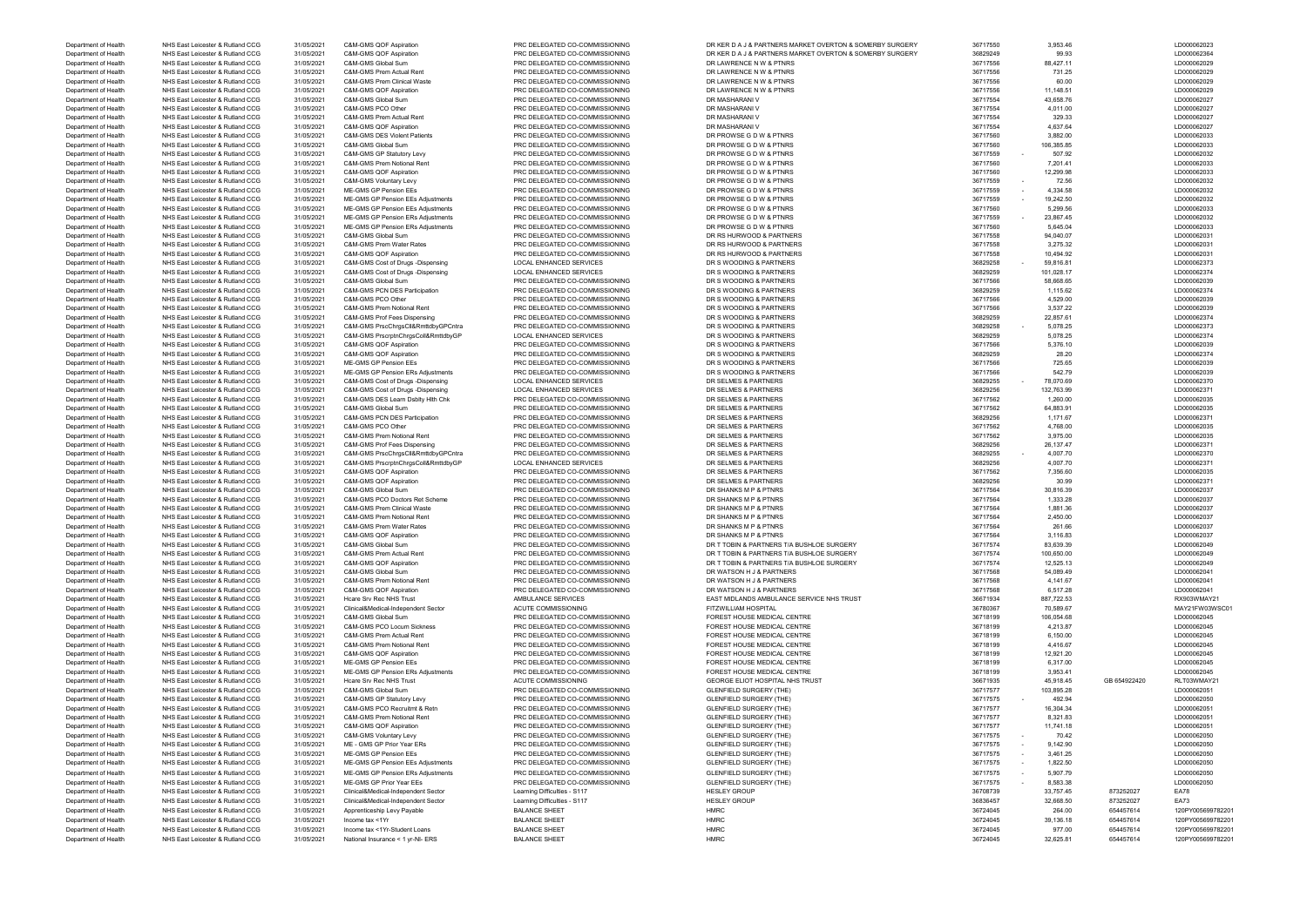| Department of Health | NHS East Leicester & Rutland CCG | 31/05/2021 | National Insurance < 1 yr-NI-EES                | <b>BALANCE SHEET</b>                       | HMRC                                            | 36724045                             | 24,782.38    | 654457614    | 120PY00569978220   |
|----------------------|----------------------------------|------------|-------------------------------------------------|--------------------------------------------|-------------------------------------------------|--------------------------------------|--------------|--------------|--------------------|
| Department of Health | NHS East Leicester & Rutland CCG | 31/05/2021 | Statutory Mat Pay < 1 yr                        | <b>BALANCE SHEET</b>                       | <b>HMRC</b>                                     | 36724045                             | 559.24       | 654457614    | 120PY005699782201  |
| Department of Health | NHS East Leicester & Rutland CCG | 31/05/2021 | Cont Care- Adult 100% Fully Funded              | CHC ADULT FULLY FUNDED                     | HOME FROM HOME CARE LTD                         | 36698582                             | 25,921.71    |              | PA10140722MAY21539 |
|                      | NHS East Leicester & Rutland CCG | 31/05/2021 | Cont Care-Learning Disab(<65)                   | CHC ADULT FULLY FUNDED                     | HOME FROM HOME CARE LTD                         | 36698548                             | 25,580.80    |              | PA10136276MAY21532 |
| Department of Health |                                  |            |                                                 |                                            |                                                 |                                      |              |              |                    |
| Department of Health | NHS East Leicester & Rutland CCG | 31/05/2021 | C&M-GMS Cost of Drugs -Dispensing               | LOCAL ENHANCED SERVICES                    | HUSBANDS BOSWORTH SURGERY                       | 36829261                             | 41,454.27    |              | LD000062376        |
| Department of Health | NHS East Leicester & Rutland CCG | 31/05/2021 | C&M-GMS Cost of Drugs -Dispensing               | <b>LOCAL ENHANCED SERVICES</b>             | HUSBANDS BOSWORTH SURGERY                       | 36829262                             | 79,972.11    |              | LD000062377        |
| Department of Health | NHS East Leicester & Rutland CCG | 31/05/2021 | C&M-GMS Global Sum                              | PRC DELEGATED CO-COMMISSIONING             | HUSBANDS BOSWORTH SURGERY                       | 36717570                             | 35,479.41    |              | LD000062043        |
| Department of Health | NHS East Leicester & Rutland CCG | 31/05/2021 | C&M-GMS PCN DES Participation                   | PRC DELEGATED CO-COMMISSIONING             | HUSBANDS BOSWORTH SURGERY                       | 36829262                             | 659.91       |              | LD000062377        |
| Department of Health | NHS East Leicester & Rutland CCG | 31/05/2021 | C&M-GMS PCO Other                               | PRC DELEGATED CO-COMMISSIONING             | HUSBANDS BOSWORTH SURGERY                       | 36717570                             | 2,851.00     |              | LD000062043        |
|                      | NHS East Leicester & Rutland CCG |            | C&M-GMS Prem Actual Rent                        | PRC DELEGATED CO-COMMISSIONING             | HUSBANDS BOSWORTH SURGERY                       |                                      | 154.00       |              | LD000062043        |
| Department of Health |                                  | 31/05/2021 |                                                 |                                            |                                                 | 36717570                             |              |              |                    |
| Department of Health | NHS East Leicester & Rutland CCG | 31/05/2021 | C&M-GMS Prem Notional Rent                      | PRC DELEGATED CO-COMMISSIONING             | HUSBANDS BOSWORTH SURGERY                       | 36717570                             | 3.371.47     |              | LD000062043        |
| Department of Health | NHS East Leicester & Rutland CCG | 31/05/2021 | C&M-GMS Prof Fees Dispensing                    | PRC DELEGATED CO-COMMISSIONING             | HUSBANDS BOSWORTH SURGERY                       | 36829262                             | 15,763.99    |              | LD000062377        |
| Department of Health | NHS East Leicester & Rutland CCG | 31/05/2021 | C&M-GMS PrscChrgsCll&RmttdbyGPCntra             | PRC DELEGATED CO-COMMISSIONING             | HUSBANDS BOSWORTH SURGERY                       | 36829261                             | 2,763.30     |              | LD000062376        |
| Department of Health | NHS East Leicester & Rutland CCG | 31/05/2021 | C&M-GMS PrscrptnChrgsColl&RmttdbyGP             | <b>LOCAL ENHANCED SERVICES</b>             | HUSBANDS BOSWORTH SURGERY                       | 36829262                             | 2,763.30     |              | LD000062377        |
|                      | NHS East Leicester & Rutland CCG |            | C&M-GMS QOF Aspiration                          |                                            |                                                 |                                      |              |              |                    |
| Department of Health |                                  | 31/05/2021 |                                                 | PRC DELEGATED CO-COMMISSIONING             | HUSBANDS BOSWORTH SURGERY                       | 36717570                             | 3,639.19     |              | LD000062043        |
| Department of Health | NHS East Leicester & Rutland CCG | 31/05/2021 | Hcare Srv Rec Fdtn Trust-Contract Cost per Case | <b>ACUTE COMMISSIONING</b>                 | KETTERING GENERAL HOSPITAL NHS FOUNDATION TRUST | 36671941                             | 971,065.17   | 654926604    | RNQ03WMAY21        |
| Department of Health | NHS East Leicester & Rutland CCG | 31/05/2021 | C&M-GMS Cost of Drugs -Prescribing              | <b>LOCAL ENHANCED SERVICES</b>             | LATHAM HOUSE MEDICAL PRACTICE                   | 36829278                             | 17,863.76    |              | LD000062353        |
| Department of Health | NHS East Leicester & Rutland CCG | 31/05/2021 | C&M-GMS DES Extended Hours Access               | PRC DELEGATED CO-COMMISSIONING             | LATHAM HOUSE MEDICAL PRACTICE                   | 36829278                             | 8,576.88     |              | LD000062353        |
| Department of Health | NHS East Leicester & Rutland CCG | 31/05/2021 | C&M-GMS Global Sum                              | PRC DELEGATED CO-COMMISSIONING             | LATHAM HOUSE MEDICAL PRACTICE                   | 36718193                             | 265,776.79   |              | LD000062007        |
|                      |                                  |            |                                                 |                                            |                                                 |                                      |              |              |                    |
| Department of Health | NHS East Leicester & Rutland CCG | 31/05/2021 | C&M-GMS GP Statutory Levy                       | PRC DELEGATED CO-COMMISSIONING             | LATHAM HOUSE MEDICAL PRACTICE                   | 36718192                             | 1,251.57     |              | LD000062006        |
| Department of Health | NHS East Leicester & Rutland CCG | 31/05/2021 | <b>C&amp;M-GMS LES Near Patient Testing</b>     | <b>LOCAL ENHANCED SERVICES</b>             | LATHAM HOUSE MEDICAL PRACTICE                   | 36742002                             | 30,130.00    |              | 1920LATENPT        |
| Department of Health | NHS East Leicester & Rutland CCG | 31/05/2021 | <b>C&amp;M-GMS LES Near Patient Testing</b>     | <b>LOCAL ENHANCED SERVICES</b>             | LATHAM HOUSE MEDICAL PRACTICE                   | 36742004                             | 29,653.00    |              | 2021LATENPT        |
| Department of Health | NHS East Leicester & Rutland CCG | 31/05/2021 | C&M-GMS PCN DES Clinical Director               | PRC DELEGATED CO-COMMISSIONING             | LATHAM HOUSE MEDICAL PRACTICE                   | 36829278                             | 4,359.91     |              | LD000062353        |
| Department of Health | NHS East Leicester & Rutland CCG | 31/05/2021 | C&M-GMS PCN DES Participation                   | PRC DELEGATED CO-COMMISSIONING             | LATHAM HOUSE MEDICAL PRACTICE                   | 36829278                             | 5,065.47     |              | LD000062353        |
|                      |                                  |            |                                                 |                                            |                                                 |                                      |              |              |                    |
| Department of Health | NHS East Leicester & Rutland CCG | 31/05/2021 | C&M-GMS PCN DES PCN support                     | LOCAL ENHANCED SERVICES                    | LATHAM HOUSE MEDICAL PRACTICE                   | 36829278                             | 8,934.25     |              | LD000062353        |
| Department of Health | NHS East Leicester & Rutland CCG | 31/05/2021 | C&M-GMS PCO Doctors Ret Scheme                  | PRC DELEGATED CO-COMMISSIONING             | LATHAM HOUSE MEDICAL PRACTICE                   | 36718193                             | 1,333.28     |              | LD000062007        |
| Department of Health | NHS East Leicester & Rutland CCG | 31/05/2021 | C&M-GMS PCO Recruitmt & Retr                    | PRC DELEGATED CO-COMMISSIONING             | LATHAM HOUSE MEDICAL PRACTICE                   | 36718193                             | 8,052.94     |              | LD000062007        |
| Department of Health | NHS East Leicester & Rutland CCG | 31/05/2021 | C&M-GMS Prem Clinical Waste                     | PRC DELEGATED CO-COMMISSIONING             | LATHAM HOUSE MEDICAL PRACTICE                   | 36718193                             | 8.114.34     |              | LD000062007        |
|                      | NHS East Leicester & Rutland CCG |            |                                                 |                                            | LATHAM HOUSE MEDICAL PRACTICE                   |                                      |              |              |                    |
| Department of Health |                                  | 31/05/2021 | C&M-GMS Prem Notional Rent                      | PRC DELEGATED CO-COMMISSIONING             |                                                 | 36718193                             | 22,330.42    |              | LD000062007        |
| Department of Health | NHS East Leicester & Rutland CCG | 31/05/2021 | C&M-GMS Prem Water Rates                        | PRC DELEGATED CO-COMMISSIONING             | LATHAM HOUSE MEDICAL PRACTICE                   | 36718193                             | 797.82       |              | LD000062007        |
| Department of Health | NHS East Leicester & Rutland CCG | 31/05/2021 | C&M-GMS Prof Fees Prescribing                   | PRC DELEGATED CO-COMMISSIONING             | LATHAM HOUSE MEDICAL PRACTICE                   | 36829278                             | 2,482.20     |              | LD000062353        |
| Department of Health | NHS East Leicester & Rutland CCG | 31/05/2021 | C&M-GMS QOF Aspiration                          | PRC DELEGATED CO-COMMISSIONING             | LATHAM HOUSE MEDICAL PRACTICE                   | 36718193                             | 30,412.64    |              | LD000062007        |
| Department of Health | NHS East Leicester & Rutland CCG | 31/05/2021 | C&M-GMS Voluntary Levy                          | PRC DELEGATED CO-COMMISSIONING             | LATHAM HOUSE MEDICAL PRACTICE                   | 36718192<br>$\overline{\phantom{a}}$ | 178.80       |              | LD000062006        |
|                      |                                  |            |                                                 |                                            |                                                 |                                      |              |              |                    |
| Department of Health | NHS East Leicester & Rutland CCG | 31/05/2021 | ME-GMS GP Pension EEs                           | PRC DELEGATED CO-COMMISSIONING             | LATHAM HOUSE MEDICAL PRACTICE                   | 36718192                             | 13,343.36    |              | LD000062006        |
| Department of Health | NHS East Leicester & Rutland CCG | 31/05/2021 | ME-GMS GP Pension ERs Adjustments               | PRC DELEGATED CO-COMMISSIONING             | LATHAM HOUSE MEDICAL PRACTICE                   | 36718192                             | 14,922.39    |              | LD000062006        |
| Department of Health | NHS East Leicester & Rutland CCG | 31/05/2021 | Social Care-ICES                                | <b>COMMUNITY SERVICES</b>                  | LEICESTER CITY COUNCIL                          | 36760362                             | 373,459.20   | 115 3370 04  | 88440137           |
| Department of Health | NHS East Leicester & Rutland CCG | 31/05/2021 | Cont Care- Prior Year Payments                  | Children's Continuing Care                 | LEICESTERSHIRE COUNTY COUNCIL                   | 36580845                             | 227,199.00   | 115337102    | 100028139          |
| Department of Health | NHS East Leicester & Rutland CCG | 31/05/2021 | Hcare Srv Rec NHS Trust                         | MENTAL HEALTH CONTRACTS                    | LEICESTERSHIRE PARTNERSHIP NHS TRUST            | 36671936                             | 6,753,867.00 | 654969872    | RT503WMAY21        |
|                      |                                  |            |                                                 |                                            |                                                 |                                      |              |              |                    |
| Department of Health | NHS East Leicester & Rutland CCG | 31/05/2021 | Clinical&Medical-Independent Sector             | PLANNED CARE                               | LLR PROVIDER CO LTD                             | 36692828                             | 269,990.00   |              | 3214               |
| Department of Health | NHS East Leicester & Rutland CCG | 31/05/2021 | Clinical&Medical-Voluntary Sector               | <b>COMMUNITY SERVICES</b>                  | <b>LOROS</b>                                    | 36807111                             | 43,423.42    |              | 4602               |
| Department of Health | NHS East Leicester & Rutland CCG | 31/05/2021 | Clinical&Medical-Voluntary Sector               | <b>COMMUNITY SERVICES</b>                  | LOROS                                           | 36836324                             | 43,423.42    |              | 4599               |
| Department of Health | NHS East Leicester & Rutland CCG | 31/05/2021 | Charges from CSU                                | ADMINISTRATION & BUSINESS SUPPORT          | NHS MIDLANDS AND LANCASHIRE CSU                 | 36708465                             | 1,657.50     | GB 654442045 | 7312320503         |
|                      | NHS East Leicester & Rutland CCG | 31/05/2021 | Charges from CSU                                | ADMINISTRATION & BUSINESS SUPPORT          | NHS MIDLANDS AND LANCASHIRE CSU                 | 36708465                             | 1,262.50     | GB 654442045 | 7312320503         |
| Department of Health |                                  |            |                                                 |                                            |                                                 |                                      |              |              |                    |
| Department of Health | NHS East Leicester & Rutland CCG | 31/05/2021 | Charges from CSU                                | ADMINISTRATION & BUSINESS SUPPORT          | NHS MIDLANDS AND LANCASHIRE CSU                 | 36708465                             | 33,675.02    | GB 654442045 | 7312320503         |
| Department of Health | NHS East Leicester & Rutland CCG | 31/05/2021 | Charges from CSU                                | ADMINISTRATION & BUSINESS SUPPORT          | NHS MIDLANDS AND LANCASHIRE CSU                 | 36708465                             | 362.84       | GB 654442045 | 7312320503         |
| Department of Health | NHS East Leicester & Rutland CCG | 31/05/2021 | Charges from CSU                                | ADMINISTRATION & BUSINESS SUPPORT          | NHS MIDLANDS AND LANCASHIRE CSU                 | 36708465                             | 3,136.53     | GB 654442045 | 7312320503         |
| Department of Health | NHS East Leicester & Rutland CCG | 31/05/2021 | Charges from CSU                                | ADMINISTRATION & BUSINESS SUPPORT          | NHS MIDLANDS AND LANCASHIRE CSU                 | 36708465                             | 14,780.77    | GB 654442045 | 7312320503         |
|                      |                                  |            |                                                 |                                            | NHS MIDLANDS AND LANCASHIRE CSU                 |                                      |              |              |                    |
| Department of Health | NHS East Leicester & Rutland CCG | 31/05/2021 | Charges from CSU                                | ADMINISTRATION & BUSINESS SUPPORT          |                                                 | 36708465                             | 3,959.49     | GB 654442045 | 7312320503         |
| Department of Health | NHS East Leicester & Rutland CCG | 31/05/2021 | Charges from CSU                                | ADMINISTRATION & BUSINESS SUPPORT          | NHS MIDLANDS AND LANCASHIRE CSU                 | 36708465                             | 2,075.21     | GB 654442045 | 7312320503         |
| Department of Health | NHS East Leicester & Rutland CCG | 31/05/2021 | Charges from CSU                                | ADMINISTRATION & BUSINESS SUPPORT          | NHS MIDLANDS AND LANCASHIRE CSU                 | 36708465                             | 4,708.68     | GB 654442045 | 7312320503         |
| Department of Health | NHS East Leicester & Rutland CCG | 31/05/2021 | Charges from CSU                                | CONTINUING HEALTHCARE ASSESSMENT & SUPPORT | NHS MIDLANDS AND LANCASHIRE CSU                 | 36708465                             | 8,249.62     | GB 654442045 | 7312320503         |
| Department of Health | NHS East Leicester & Rutland CCG | 31/05/2021 | Charges from CSU                                | CONTINUING HEALTHCARE ASSESSMENT & SUPPORT | NHS MIDLANDS AND LANCASHIRE CSU                 | 36708465                             | 67,235.66    | GB 654442045 | 7312320503         |
|                      |                                  |            |                                                 |                                            |                                                 |                                      |              |              |                    |
| Department of Health | NHS East Leicester & Rutland CCG | 31/05/2021 | Charges from CSU                                | ADMINISTRATION & BUSINESS SUPPORT          | NHS MIDLANDS AND LANCASHIRE CSU                 | 36708486                             | 33,675.02    | GB 654442045 | 7312320556         |
| Department of Health | NHS East Leicester & Rutland CCG | 31/05/2021 | Charges from CSU                                | ADMINISTRATION & BUSINESS SUPPORT          | NHS MIDLANDS AND LANCASHIRE CSU                 | 36708486                             | 362.84       | GB 654442045 | 7312320556         |
| Department of Health | NHS East Leicester & Rutland CCG | 31/05/2021 | Charges from CSU                                | ADMINISTRATION & BUSINESS SUPPORT          | NHS MIDLANDS AND LANCASHIRE CSU                 | 36708486                             | 3,136.53     | GB 654442045 | 7312320556         |
| Department of Health | NHS East Leicester & Rutland CCG | 31/05/2021 | Charges from CSU                                | ADMINISTRATION & BUSINESS SUPPORT          | NHS MIDLANDS AND LANCASHIRE CSU                 | 36708486                             | 14,780.77    | GB 654442045 | 7312320556         |
| Department of Health | NHS East Leicester & Rutland CCG | 31/05/2021 | Charges from CSU                                | ADMINISTRATION & BUSINESS SUPPORT          | NHS MIDLANDS AND LANCASHIRE CSU                 | 36708486                             | 3,959.49     | GB 654442045 | 7312320556         |
|                      |                                  |            |                                                 |                                            |                                                 |                                      |              |              |                    |
| Department of Health | NHS East Leicester & Rutland CCG | 31/05/2021 | Charges from CSU                                | ADMINISTRATION & BUSINESS SUPPORT          | NHS MIDLANDS AND LANCASHIRE CSU                 | 36708486                             | 2,075.21     | GB 654442045 | 7312320556         |
| Department of Health | NHS East Leicester & Rutland CCG | 31/05/2021 | Charges from CSU                                | ADMINISTRATION & BUSINESS SUPPORT          | NHS MIDLANDS AND LANCASHIRE CSU                 | 36708486                             | 4,708.68     | GB 654442045 | 7312320556         |
| Department of Health | NHS East Leicester & Rutland CCG | 31/05/2021 | Charges from CSU                                | CONTINUING HEALTHCARE ASSESSMENT & SUPPORT | NHS MIDLANDS AND LANCASHIRE CSU                 | 36708486                             | 8,249.62     | GB 654442045 | 7312320556         |
| Department of Health | NHS East Leicester & Rutland CCG | 31/05/2021 | Charges from CSU                                | CONTINUING HEALTHCARE ASSESSMENT & SUPPORT | NHS MIDLANDS AND LANCASHIRE CSU                 | 36708486                             | 67,235.66    | GB 654442045 | 7312320556         |
| Department of Health | NHS East Leicester & Rutland CCG | 31/05/2021 | Computer Software/License                       | <b>LOCAL ENHANCED SERVICES</b>             | NHS MIDLANDS AND LANCASHIRE CSU                 | 36708486                             | 1,657.50     | GB 654442045 | 7312320556         |
|                      |                                  |            |                                                 |                                            |                                                 |                                      |              |              |                    |
| Department of Health | NHS East Leicester & Rutland CCG | 31/05/2021 | Computer Software/License                       | LOCAL ENHANCED SERVICES                    | NHS MIDLANDS AND LANCASHIRE CSU                 | 36708486                             | 1,262.50     | GB 654442045 | 7312320556         |
| Department of Health | NHS East Leicester & Rutland CCG | 31/05/2021 | Healthcare Srv Rec CCG                          | <b>URGENT CARE</b>                         | NHS WEST LEICESTERSHIRE CCG                     | 36708838                             | 205,538.90   |              | 7018301586         |
| Department of Health | NHS East Leicester & Rutland CCG | 31/05/2021 | Hoare Srv Rec Fdtn Trust-Contract Cost per Case | <b>ACUTE COMMISSIONING</b>                 | NORTH WEST ANGLIA NHS FOUNDATION TRUST          | 36671937                             | 772,331.45   | GB654936110  | RGN03WMAY21        |
| Department of Health | NHS East Leicester & Rutland CCG | 31/05/2021 | Hoare Srv Rec NHS Trust                         | ACUTE COMMISSIONING                        | NORTHAMPTON GENERAL HOSPITAL NHS TRUST          | 36671938                             | 68,648.54    | 654933707    | RNS03WMAY21        |
| Department of Health | NHS East Leicester & Rutland CCG | 31/05/2021 | Hcare Srv Rec NHS Trust                         | ACUTE COMMISSIONING                        | NOTTINGHAM UNIVERSITY HOSPITALS NHS TRUST       | 36671943                             | 520,947.78   | 654434827    | RX103WMAY21        |
|                      |                                  |            |                                                 |                                            |                                                 |                                      |              |              |                    |
| Department of Health | NHS East Leicester & Rutland CCG | 31/05/2021 | Clinical&Medical-Independent Sector             | <b>ACUTE COMMISSIONING</b>                 | NUFFIELD HEALTH                                 | 36708513                             | 120,438.00   | 564291137    | PF210402           |
| Department of Health | NHS East Leicester & Rutland CCG | 31/05/2021 | C&M-GMS Global Sum                              | PRC DELEGATED CO-COMMISSIONING             | OAKHAM MEDICAL PRACTICE                         | 36718197                             | 120,483.72   |              | LD000062015        |
| Department of Health | NHS East Leicester & Rutland CCG | 31/05/2021 | C&M-GMS GP Statutory Levy                       | PRC DELEGATED CO-COMMISSIONING             | OAKHAM MEDICAL PRACTICE                         | 36718196                             | 554.79       |              | LD000062014        |
| Department of Health | NHS East Leicester & Rutland CCG | 31/05/2021 | C&M-GMS PCO Other                               | PRC DELEGATED CO-COMMISSIONING             | OAKHAM MEDICAL PRACTICE                         | 36718197                             | 5,918.00     |              | LD000062015        |
|                      |                                  |            |                                                 |                                            |                                                 |                                      |              |              |                    |
| Department of Health | NHS East Leicester & Rutland CCG | 31/05/2021 | C&M-GMS Prem Actual Rent                        | PRC DELEGATED CO-COMMISSIONING             | OAKHAM MEDICAL PRACTICE                         | 36718197                             | 645.83       |              | LD000062015        |
| Department of Health | NHS East Leicester & Rutland CCG | 31/05/2021 | <b>C&amp;M-GMS Prem Clinical Waste</b>          | PRC DELEGATED CO-COMMISSIONING             | OAKHAM MEDICAL PRACTICE                         | 36718197                             | 1,580.71     |              | LD000062015        |
| Department of Health | NHS East Leicester & Rutland CCG | 31/05/2021 | C&M-GMS QOF Aspiration                          | PRC DELEGATED CO-COMMISSIONING             | OAKHAM MEDICAL PRACTICE                         | 36718197                             | 14,926.28    |              | LD000062015        |
| Department of Health | NHS East Leicester & Rutland CCG | 31/05/2021 | ME - GMS GP Prior Year ERs                      | PRC DELEGATED CO-COMMISSIONING             | OAKHAM MEDICAL PRACTICE                         | 36718196<br>$\sim$                   | 13,818.72    |              | LD000062014        |
| Department of Health | NHS East Leicester & Rutland CCG | 31/05/2021 | ME-GMS GP Pension EEs                           | PRC DELEGATED CO-COMMISSIONING             | OAKHAM MEDICAL PRACTICE                         | 36718196                             | 6,134.58     |              | LD000062014        |
|                      |                                  |            |                                                 |                                            |                                                 |                                      |              |              |                    |
| Department of Health | NHS East Leicester & Rutland CCG | 31/05/2021 | ME-GMS GP Pension EEs Adjustments               | PRC DELEGATED CO-COMMISSIONING             | OAKHAM MEDICAL PRACTICE                         | 36718196<br>$\sim$                   | 1,081.09     |              | LD000062014        |
| Department of Health | NHS East Leicester & Rutland CCG | 31/05/2021 | <b>ME-GMS GP Pension ERs Adjustments</b>        | PRC DELEGATED CO-COMMISSIONING             | OAKHAM MEDICAL PRACTICE                         | 36718196                             | 7,718.24     |              | LD000062014        |
| Department of Health | NHS East Leicester & Rutland CCG | 31/05/2021 | ME-GMS GP Prior Year EEs                        | PRC DELEGATED CO-COMMISSIONING             | OAKHAM MEDICAL PRACTICE                         | 36718196                             | 12,973.08    |              | LD000062014        |
| Department of Health | NHS East Leicester & Rutland CCG | 31/05/2021 | Clinical&Medical-Independent Sector             | <b>COMMUNITY SERVICES</b>                  | ONEPRIMARYCARE                                  | 36849063                             | 28,120.00    |              | 1003217            |
|                      |                                  |            |                                                 | <b>ACUTE COMMISSIONING</b>                 | OPCARE LTD                                      |                                      |              |              |                    |
| Department of Health | NHS East Leicester & Rutland CCG | 31/05/2021 | Clinical&Medical-Independent Sector             |                                            |                                                 | 36572424                             | 153,215.02   | 607251365    | OPSI039950         |
| Department of Health | NHS East Leicester & Rutland CCG | 31/05/2021 | Cont Care- Prior Year Payments                  | ADULT JOINT FUNDED CONTINUING CARE         | RUTLAND COUNTY COUNCIL                          | 36724899                             | 43,323.43    | 121725207    | 9131594            |
| Department of Health | NHS East Leicester & Rutland CCG | 31/05/2021 | C&M-GMS Cost of Drugs -Dispensing               | <b>LOCAL ENHANCED SERVICES</b>             | SOUTH LEICESTERSHIRE MEDICAL GROUP              | 36829272                             | 36,376.70    |              | LD000062388        |
| Department of Health | NHS East Leicester & Rutland CCG | 31/05/2021 | C&M-GMS Cost of Drugs -Dispensing               | LOCAL ENHANCED SERVICES                    | SOUTH LEICESTERSHIRE MEDICAL GROUP              | 36829273                             | 63,924.58    |              | LD000062389        |
| Department of Health | NHS East Leicester & Rutland CCG | 31/05/2021 | C&M-GMS Global Sum                              | PRC DELEGATED CO-COMMISSIONING             | SOUTH LEICESTERSHIRE MEDICAL GROUP              | 36733355                             | 196,259.61   |              | LD000062061        |
|                      |                                  |            |                                                 |                                            |                                                 |                                      |              |              |                    |